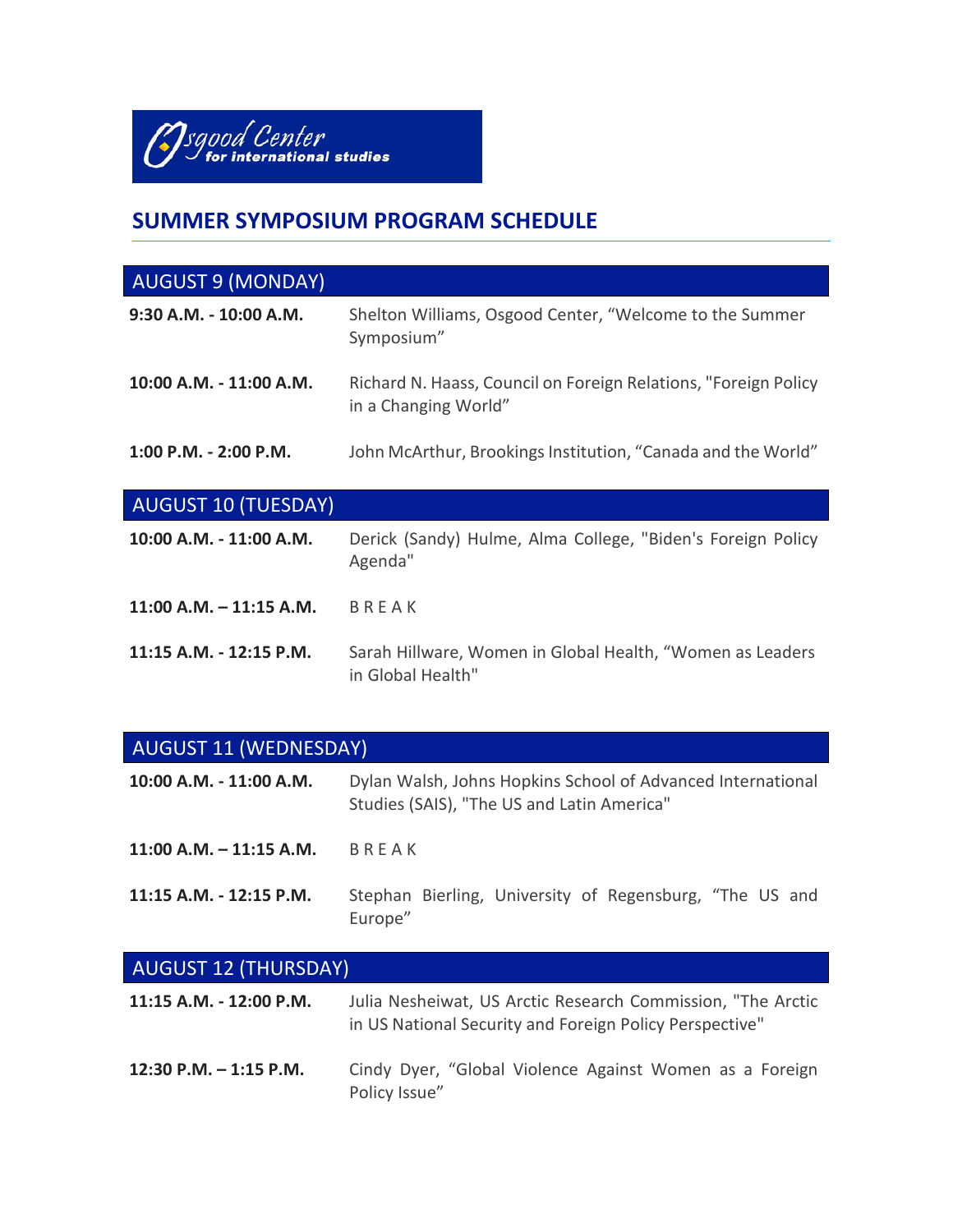# AUGUST 13 (FRIDAY)

| 10:00 A.M. - 11:00 A.M.      | Shane Harris, The Washington Post, "Trends in American<br>Foreign Policy and National Security" |  |
|------------------------------|-------------------------------------------------------------------------------------------------|--|
| 11:00 A.M. - 11:15 P.M.      | BREAK                                                                                           |  |
| 11:15 A.M. - 12:15 P.M.      | Richard Weitz, Hudson Institute, "The US and Russia"                                            |  |
| <b>AUGUST 16 (MONDAY)</b>    |                                                                                                 |  |
| 10:00 A.M. - 11:00 A.M.      | Michael O'Hanlon, Brookings Institution, "US Military Policies<br>Under Biden"                  |  |
| 11:15 A.M. - 1:15 P.M.       | <b>BREAK</b>                                                                                    |  |
| 1:15 P.M. - 2:15 P.M.        | Robert Sutter, George Washington University, "The US and<br>China"                              |  |
| <b>AUGUST 17 (TUESDAY)</b>   |                                                                                                 |  |
| 10:00 A.M. - 11:00 A.M.      | Trita Parsi, Quincy Institute for Responsible Statecraft, "The US<br>and Iran"                  |  |
| 11:00 A.M. - 11:15 P.M.      | <b>BREAK</b>                                                                                    |  |
| 11:15 P.M. - 12:15 P.M.      | To be announced                                                                                 |  |
| <b>AUGUST 18 (WEDNESDAY)</b> |                                                                                                 |  |

| 10:00 A.M. - 11:00 A.M. | Ambassador Reuben Brigety, Sewanee, The University of the |
|-------------------------|-----------------------------------------------------------|
|                         | South, "The US Racial Divide and Foreign Policy"          |

| <b>AUGUST 19 (THURSDAY)</b> |                                                                        |  |
|-----------------------------|------------------------------------------------------------------------|--|
| 10:00 A.M. - 11:00 A.M.     | Robert Daly, "Managing the US-China Relationship"                      |  |
| $11:00$ A.M. $-11:15$ A.M.  | <b>BREAK</b>                                                           |  |
| $11:15$ A.M. $-12:15$ P.M.  | Shelton Williams, Osgood Center, "Careers in International<br>Affairs" |  |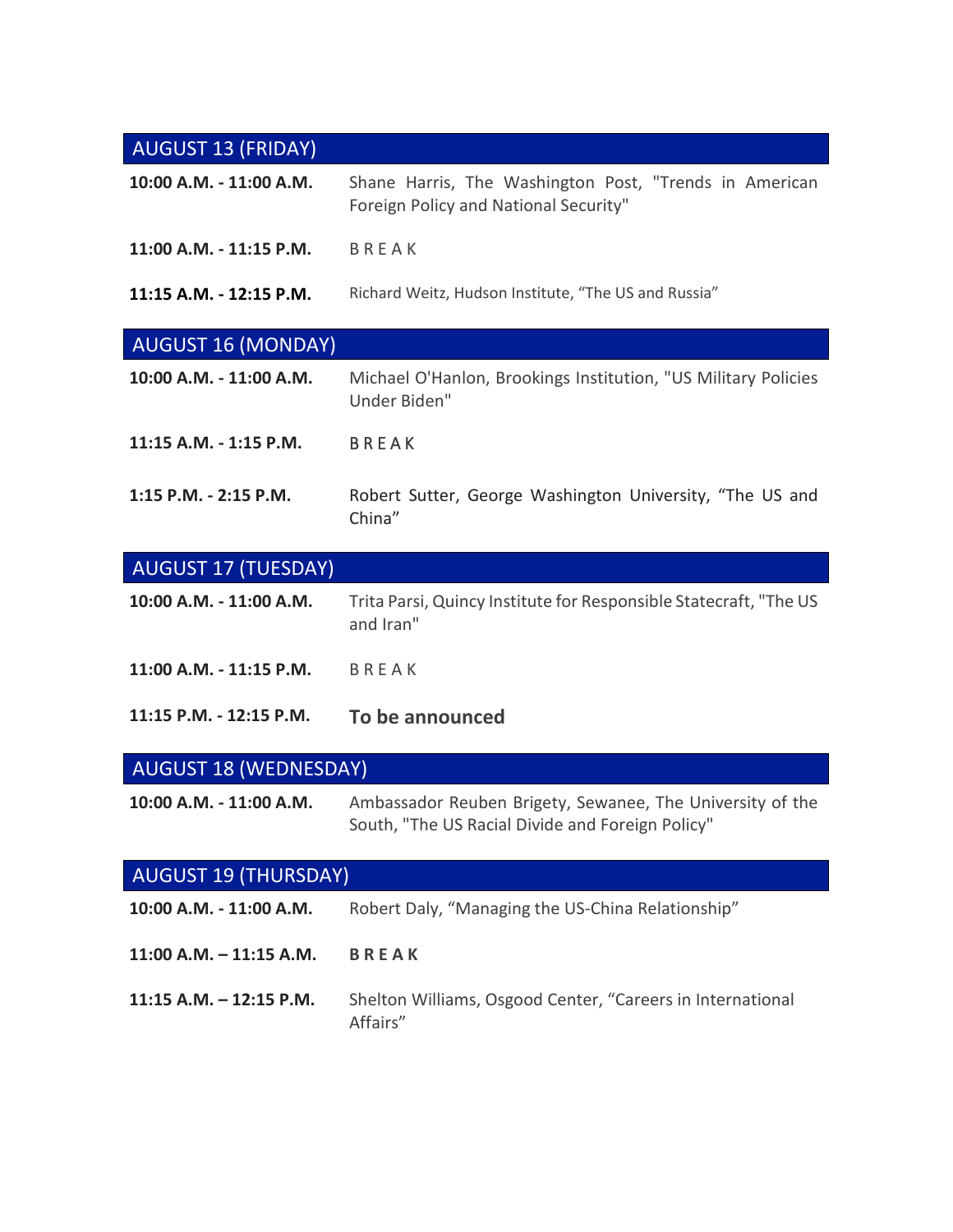# **SPEAKERS - BIOGRAPHIES -**

# **SHELTON WILLIAMS**

Shelton Williams is the president and founder of the Osgood Center for International Studies. Before he became the leader of the Osgood Center, he spent over 35 years as a professor at Austin College in Sherman, Texas, where he supervised its award-winning Model United Nations team, and he earned multiple major teaching awards for his classes in International Relations, American Foreign Policy, and Comparative Politics.

In addition, Dr. Williams is an expert on nuclear nonproliferation policy, and has worked in the State Department under Secretary Madeleine Albright and in the Office of International Programs in the Nuclear Regulatory Commission. He holds a Ph.D. in international relations from Paul H. Nitze School of Advanced International Studies (SAIS) at Johns Hopkins University.





#### **RICHARD N. HAASS**

Dr. Richard Haass is a veteran diplomat, a prominent voice on American foreign policy, and an established leader of nonprofit institutions. He is in his eighteenth year as president of the Council on Foreign Relations.

In 2013, he served as the chair of the multiparty negotiations in Northern Ireland. From 2001 to 2003, Dr. Haass was director of policy planning for the Department of State, where he directed the policy planning staff and was a principal advisor to Secretary of State Colin Powell. Confirmed by the U.S. Senate to hold the rank of ambassador, Dr. Haass also served as U.S. coordinator for policy toward the future of Afghanistan and U.S. envoy to the Northern Ireland peace process.

Dr. Haass has extensive additional government experience.

From 1989 to 1993, he was special assistant to President George H.W. Bush and senior director for Near East and South Asian affairs on the staff of the National Security Council. Previously, he served in the Departments of State and Defense, and was a legislative aide in the U.S. Senate.

A Rhodes Scholar, Dr. Haass holds a bachelor's degree from Oberlin College and master's and doctorate of philosophy degrees from Oxford University. He has also received numerous honorary degrees and was a member of the faculty of Harvard University's Kennedy School of Government and Hamilton College.

Dr. Haass is the author or editor of fourteen books on American foreign policy and one book on management.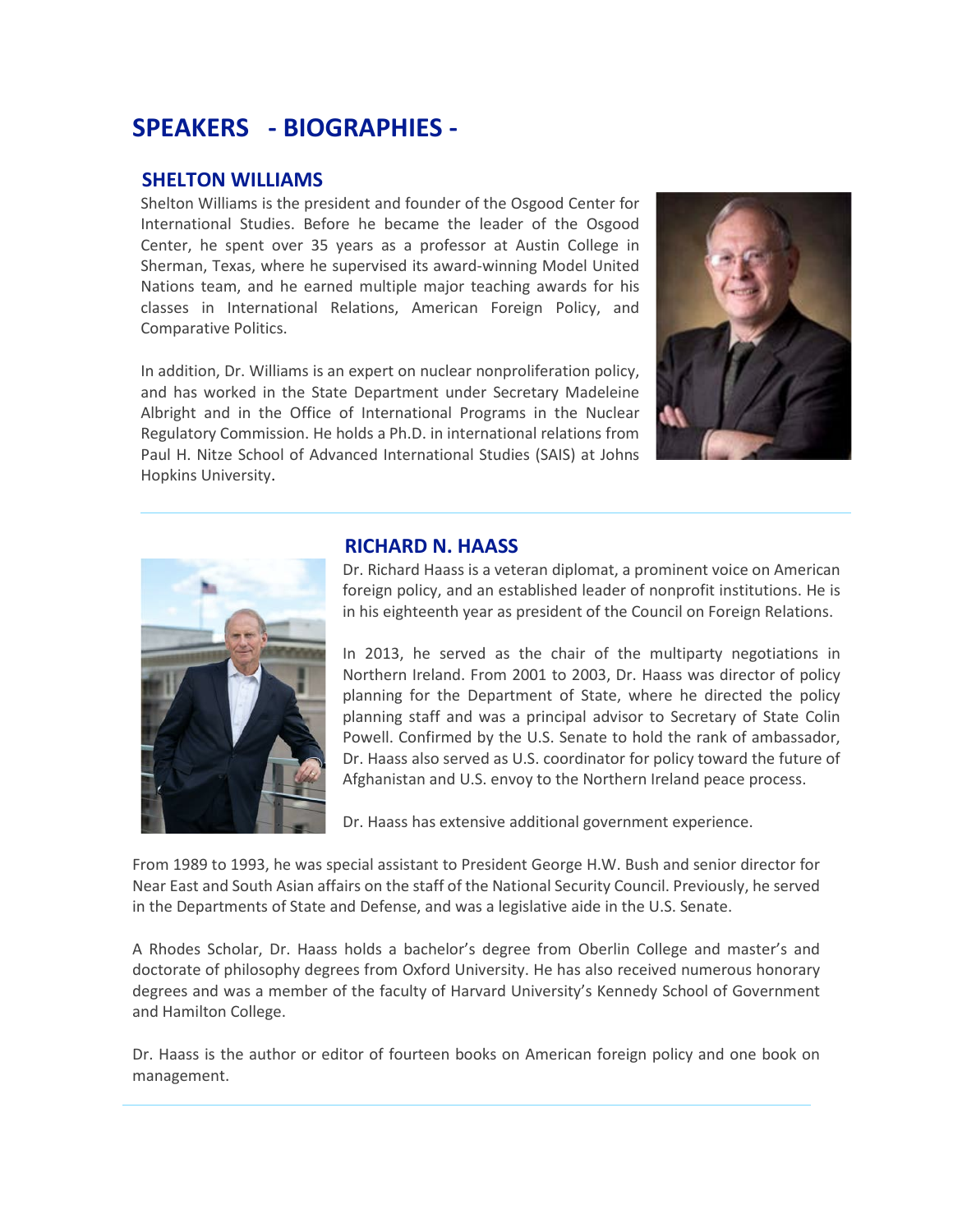# **JOHN MCARTHUR**

John McArthur is a senior fellow and director of the Center for Sustainable Development at the Brookings Institution. He is also a senior adviser to the United Nations Foundation and a board governor for the International Development Research Centre.

He serves as a member of the UNICEF Advisory Group and of Policy Horizons Canada's Deputy Minister Steering Committee. In 2014-15 he cochaired a working group convened by the University of Ottawa's Centre for International Policy Studies, leading to the final report, "Towards 2030: Building Canada's Engagement with Global Sustainable Development."





#### **DERICK L. (SANDY) HULME**

Dr. Derick L. Hulme, Arthur L. Russell professor of political Science at Alma College, is an expert in international law, terrorism, and Arab-Israeli-Palestinian conflict. He is a professor of international relations specialized in international law and global organizations. He teaches courses ranging from World Conflicts and Problems, International Law and Organizations, to Model United Nations.

A strong supporter of experiential learning, he is the faculty advisor of Alma College's award-winning Model UN team. In this outstanding effort, under his hard-driving leadership, according to the Idaho Press, "he has built a juggernaut of amateur diplomacy."

His academic excellence is as significant as his editorial record. Dr. Hulme's research focuses on politics and sports, international terrorism, and US foreign policy, which he has explored in his publications. In 2019, he published *The Domestic Politics of Terrorism: Lessons from the Clinton Administration.* He is also the author of *The Israeli-Palestinian Road Map for Peace: A Critical Analysis, Palestinian Terrorism and U.S. Foreign Policy 1969-1977, and The Political Olympics: Moscow, Afghanistan, and the 1980 US Boycott.* 

Dr. Hulme received his Ph.D. in International Relations from the Fletcher School of Law and Diplomacy, Tufts University. Before he got his doctoral degree, he got his B.A from Saint Lawrence University.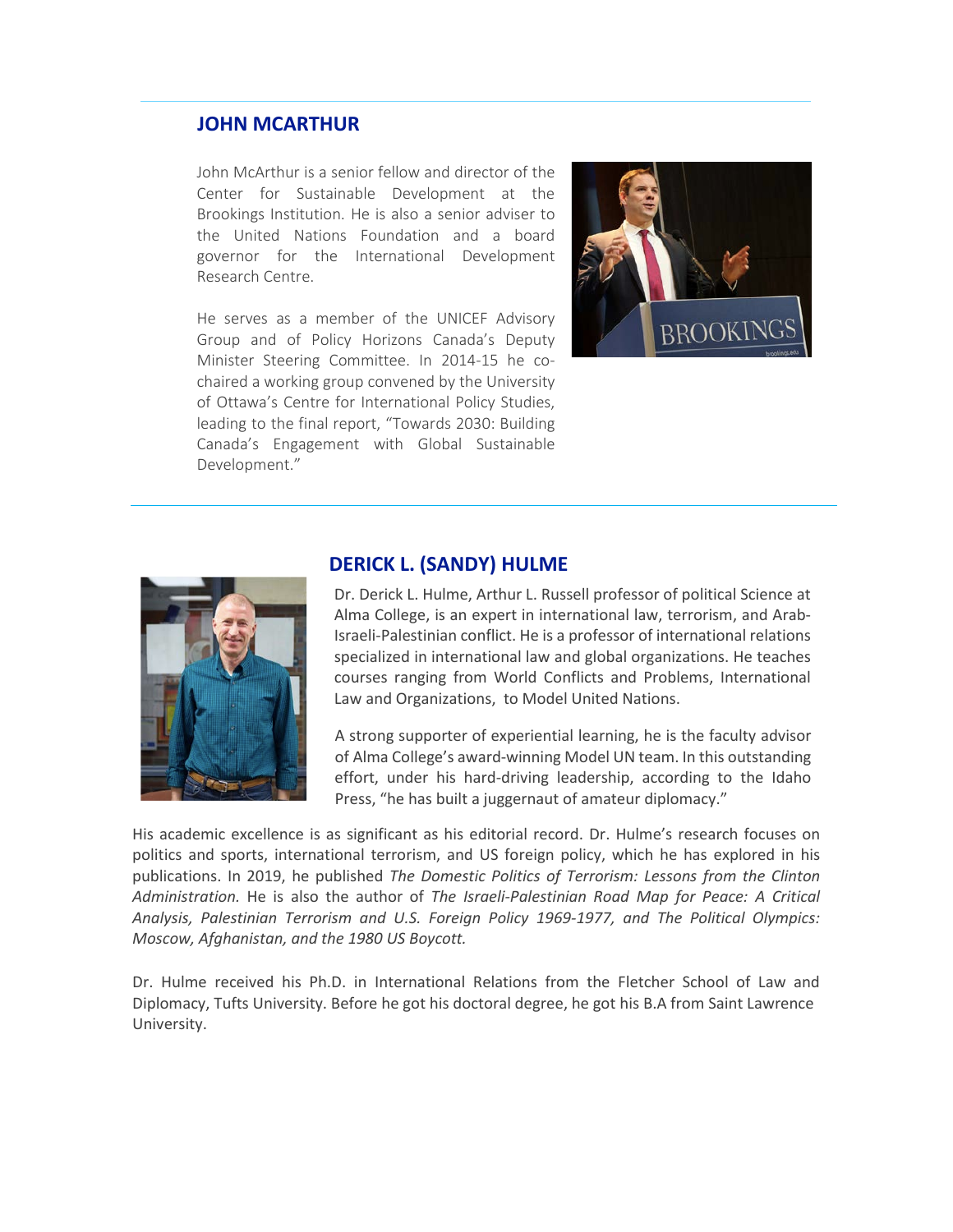# **SARAH HILLWARE**

Sarah Hillware is an award-winning social entrepreneur, global health strategist, and advocate for girls and women. She currently serves as Deputy Director of Women in Global Health. Sarah brings to it over a decade of experience in international development and global health, having worked as consultant at the World Bank, and acting as a global health leader and founder of Girls Health Ed.

In her work, Sarah has examined the intersection of program design, innovation, stakeholder engagement, and communications strategy to drive global action and national policy reform across the Sustainable Development Goals (SDGs). She has led and been a member of diverse leadership teams, driving resource mobilization efforts and managing large portfolios. She has a strong commitment to the "Health in All Policies" approach. Sarah has collaborated strategically with the World Health Organization (WHO), World Food Program (WFP), and UN Refugee Agency (UNHCR). Sarah has experience on universal health coverage, air pollution and climate change, maternal and child health, sexual and reproductive health and rights, digital health, menstrual health, HIV/AIDS, TB, HPV and gender-based violence. Sarah serves on the Board of Directors for the Osgood Center for International Studies.





#### **DYLAN WALSH**

Dylan Walsh is currently pursuing a master's degree in Latin American Studies and International Economics at John Hopkins University's Paul H. Nitze School of Advanced International Studies (SAIS).

He has had relevant research and teaching experience both internationally and domestically. He launched his professional career with WorldTeach Colombia, an organization that partners with governments in developing countries to provide volunteer teachers. He lived in Colombia, he taught in a prestigious school, and he served as an academic coordinator in an English program. While he engaged in these academic projects, he gained a deep understanding of Latin America and defined his professional goals.

When he returned to D.C., his interests in international development and education led him to the Osgood Center for International Studies. As a Program Associate at the Osgood Center, he explored career options and became a research assistant in the Latin American Program at the Woodrow Wilson International Center for Scholars.

Dylan Walsh attended Ohio Wesleyan University, and he graduated *cum laude* with a double major in Latin American Studies and Spanish.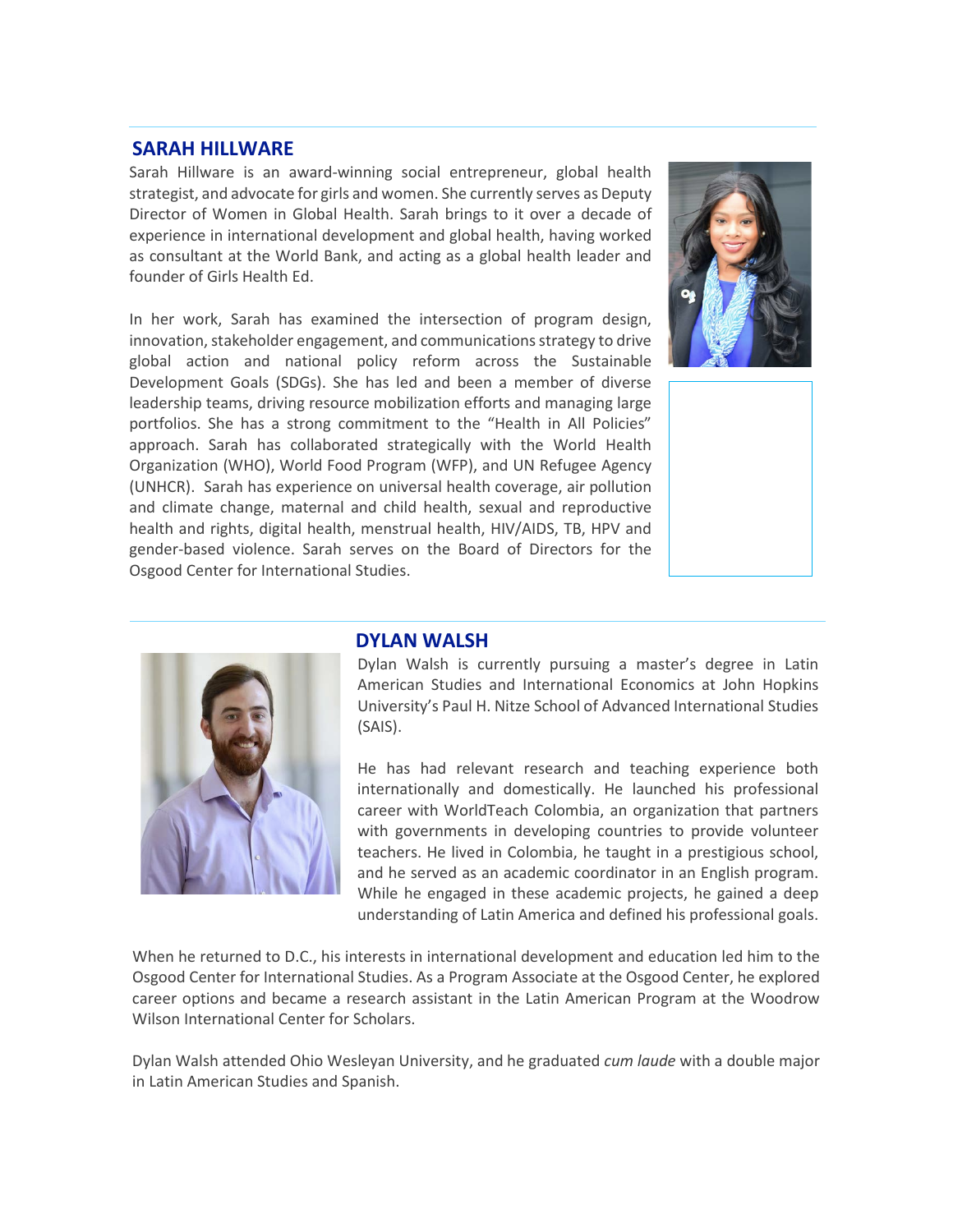# **STEPHAN BIERLING**

Stephan Bierling is a political scientist, professor, and researcher interested on domestic, economic and foreign policy of the US and Germany, transatlantic relations, and the international system. He teaches at the University of Regensburg, where he holds the only international relations-professorship in this country dedicated to transatlantic relations.

Dr. Bierling received his M.A., his Ph.D., and his postdoctoral degree from the University of Munich.

Before he became a professor in Regensburg, he taught at the universities of Nuremberg and Munich. Dr. Bierling was a visiting professor at Austin College, Fort Hare University, Hebrew University,



 UC San Diego and the University of Newcastle. In 2001, Dr. Bierling was the German Marshall Fund fellow at the Pacific Council on International Policy. He has produced relevant analytical pieces. In 2016, Bierling wrote an expert witness analysis on Australia's reactions to the Snowden disclosures for the NSA investigative committee of the Bundestag. He writes on the global economy and South Africa, and he has published eleven books, four dozen academic articles and numerous pieces in national and international newspapers in German and English. He was a senior book reviewer for German's leading foreign policy journal, Internationale Politik, for 15 years.



#### **JULIA NESHEIWAT**

Dr. Julia Nesheiwat was appointed by the President to the United States Arctic Research Commission (USARC) on December 30, 2020. She is currently serving as a Distinguished Fellow at the Atlantic Council focused on Arctic energy and climate issues.

Dr. Nesheiwat brings to the USARC a focus on building publicprivate partnerships, and over 20 years of experience in energy resources, critical infrastructure, climate, environmental science, and national and homeland security serving in the Bush, Obama, Trump, and Biden Administrations.

In February 2020, Dr. Nesheiwat was appointed as the  $10<sup>th</sup>$  Homeland Security Advisor to the President. In July 2019, she was appointed Florida's first Chief Resilience Officer, and she created a cabinet-level office to address the impacts of climate change.

Dr. Nesheiwat has extensive prior experience as a combat veteran and intelligence officer in the U.S. Army, serving consecutive tours in Afghanistan and Iraq, as an academic, and as a senior executive in cabinet-level agencies, including the Department of State and Director of National Intelligence.

From 2015 to 2019, she served as Deputy Special Presidential Envoy for Hostage Affairs. From 2011 to 2014, Dr. Nesheiwat served as Deputy Assistant Secretary of State in the Bureau of Energy Resources. Prior positions, while in State Department, include serving as Chief of Staff for the U.S.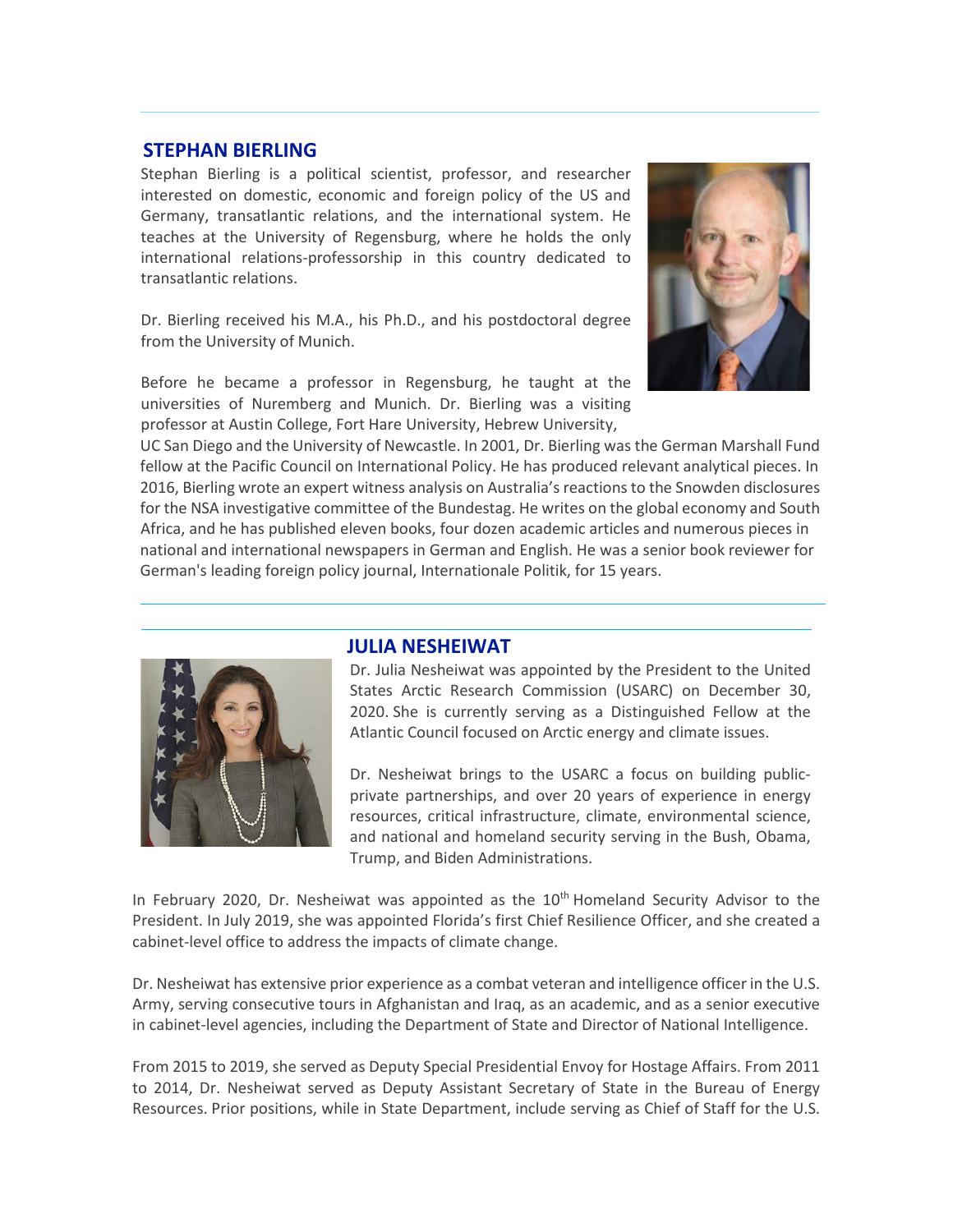Special Envoy for Eurasian Energy, as an International Affairs Fellow on the Council of Foreign Relations.

Dr. Nesheiwat completed her Ph.D. in the Department of Science and Engineering at Tokyo Institute of Technology. Dr. Nesheiwat earned a BA from Stetson University and a MA from Georgetown University. She has served as visiting professor at the U.S. Naval Post-Graduate School, a lecturer at the University of California San Diego, and at Stanford University.



# **CINDY DYER**

Cindy Dyer is an independent professional and a globally recognized legal expert in gender-based violence. Cindy is a pioneer in the prosecution of sexualized violence against women in the United States as well as in countries experiencing armed conflict.

She was the Vice President of the Human Rights team at Vital Voices Global Partnership where she oversaw all programs and partnerships related to gender-based violence including domestic violence, sexual violence, human trafficking, and harmful traditional practices.

Prior to joining Vital Voices in 2009, Cindy Dyer served as the Director of the United States Department of Justice, Office on Violence Against Women. Dyer was nominated to this position by President George W. Bush and confirmed by the United States Senate. As Director, she served as the liaison between the Department of Justice and Federal, State and International governments on crimes involving violence against women.

She was a specialized domestic and sexual violence prosecutor for 13 years; she received numerous awards and recognition for her service to victims. Cindy served for 10 years as a member of the Public Policy Committee of the Texas Council on Family Violence, and she was a weekly hotline volunteer for 9 years at a shelter for battered women and their children.

Cindy has spoken at numerous conferences and professional training sessions before national and international audiences.

Cindy Dyer got her B.A. from Texas A&M University, and she attended Baylor University's Law School, where she got her J.D.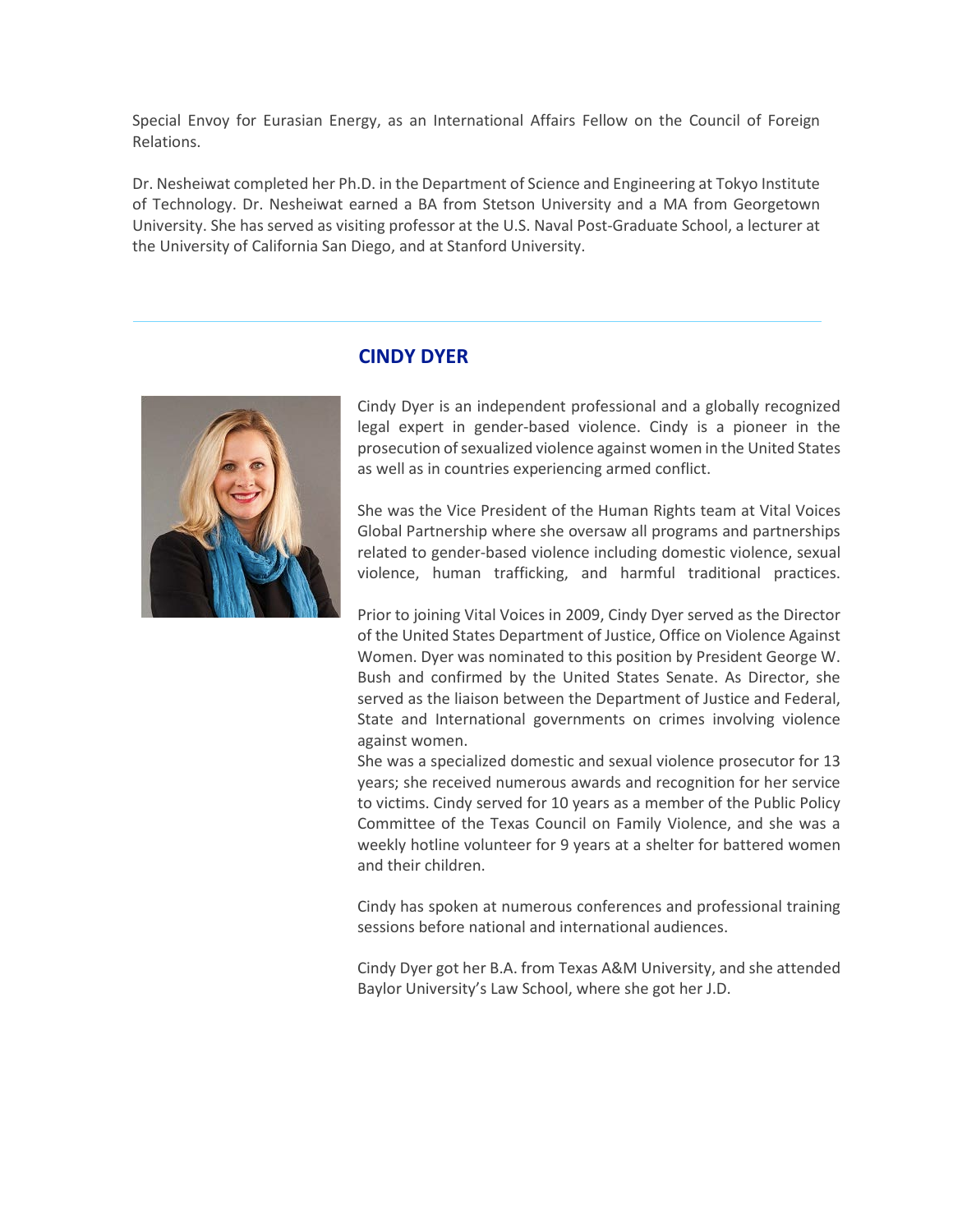# **SHANE HARRIS**



Shane Harris is an investigative journalist at the Washington Post where he covers cyber security, intelligence, and national security.

His work has appeared in *The New York Times*, *The Wall Street Journal*, *Slate*, *TheAtlantic.com*, W*ashingtonian, The Bulletin of the Atomic Scientists*, *National Journal*, and the U.S. Naval Institute's Proceedings. He has provided analysis and commentary for CNN, NPR, the BBC, The History Channel, National Geographic, several foreign media organizations, and many local public radio stations.

Harris is the winner of the 2010 Gerald R. Ford Prize for Distinguished Reporting on National Defense. He has four times been named a finalist for the Livingston Awards for Young Journalists, which honor the best journalists in America under the age of 35.

He is the author of *The Watchers: The Rise of America's Surveillance State, w*hich won the New York Public Library's Helen Bernstein Book Award for Excellence in Journalism, and that the *Economist* named one of the best books of 2010 and *@War: The Rise of the Military-Internet Complex.* Shane Harris is an outstanding non-fiction and fiction writer. As a fiction writer, he had the honor of being a Sundance Film Festival screenwriter finalist. As a non-fiction writer, he received an honorable mention from the judges of the Edgar A. Poe Award, given by the White House Correspondents' Association for excellence in coverage of news of national or regional significance for this work on Chinese cyber espionage.

Mr. Harris graduated from Wake Forest University with a B.A. in Politics.



#### **RICHARD WEITZ**

Richard Weitz is senior fellow and director of the Center for Political-Military Analysis at Hudson Institute. His current research includes regional security developments relating to Europe, Eurasia, and East Asia, as well as U.S. foreign and defense policies.

Before joining Hudson in 2005, Dr. Weitz worked at the Institute for Foreign Policy Analysis, the Center for Strategic and International Studies, the Defense Science Board, Harvard University, and the U.S. Department of Defense.

Dr. Weitz has authored and edited several books and monographs, including *Promoting U.S.-Indian Defense Cooperation* (2017); *Enhancing the Georgia-U.S. Security Partnership* (2016); *Parsing Chinese-Russian Military Exercises* (2015); *China and Afghanistan After the NATO Withdrawal* (2015) *Rebuilding American Military Power in the Pacific* (2013); *Global Security Watch—China* (2013); *War and Governance: International Security in a Changing World Order* (2011); *The Russian Military*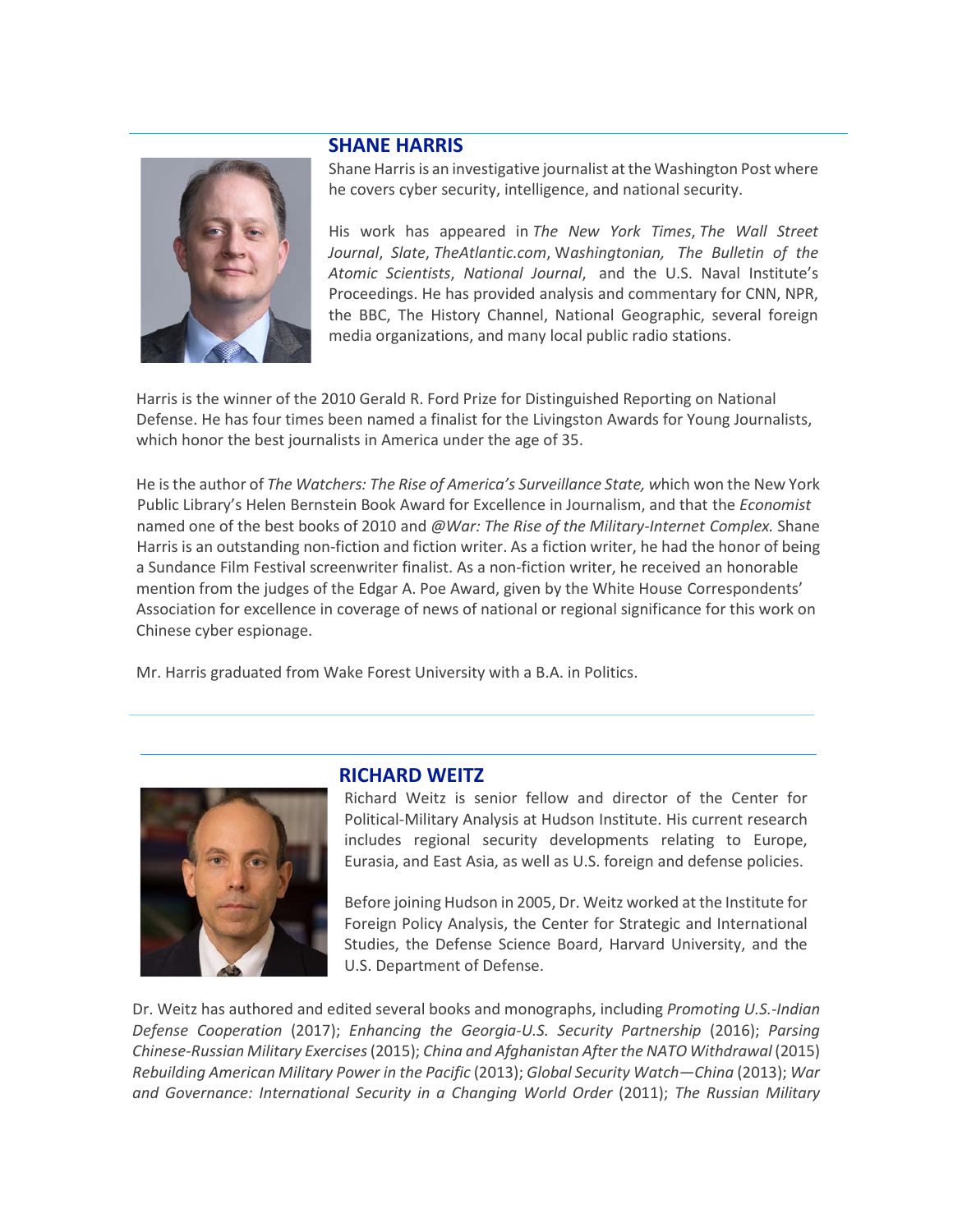*Today and Tomorrow* (2010); *Global Security Watch—Russia (2009); China-Russia Security Relations*  (2008); and *Revitalising U.S.–Russian Security Cooperation: Practical Measures* (2005).

Dr. Weitz has published in such journals as Survival, Jane's Intelligence Review, Jane's Islamic Affairs Analyst, Washington Quarterly, National Interest, NATO Review, Global Asia, Arms Control Today.

Dr. Weitz received his Ph.D. in political science from Harvard University, M.Phil. in politics from Oxford University, M.Sc. in international relations from the London School of Economics, and B.A. in government from Harvard College. He is proficient in Russian, French, and German.



# **MICHAEL O'HANLON**

Michael O'Hanlon is a senior fellow in Foreign Policy Studies at the Brookings Institution. His expertise includes US defense strategy and budget, military technology, and American national security policy. Dr O'Hanlon is the codirector of the Center on  $21<sup>st</sup>$  Century Defense and Intelligence at Brookings with retired General John Allen.

Dr O'Hanlon is also the director of research for the Foreign Policy program at Brookings. He is an adjunct professor at Columbia, Syracuse, the University of Denver, and is a visiting lecturer at Princeton, his alma matter.



# **ROBERT SUTTER**

His area of focus is the United States' policies towards Asia and the Pacific. Sutter has also taught at Georgetown, John Hopkins, and the University of Virginia. Sutter served as National Intelligence Officer for East Asia and the Pacific at the US Government's National Intelligence Council and the China Division Director at the Department of State's Bureau of Intelligence and Research.

Sutter has published 20 books and over 200 articles on the relationship between the United States and East Asian and Pacific countries. Robert Sutter earned his Ph.D. in History and East Asian Languages from Harvard University.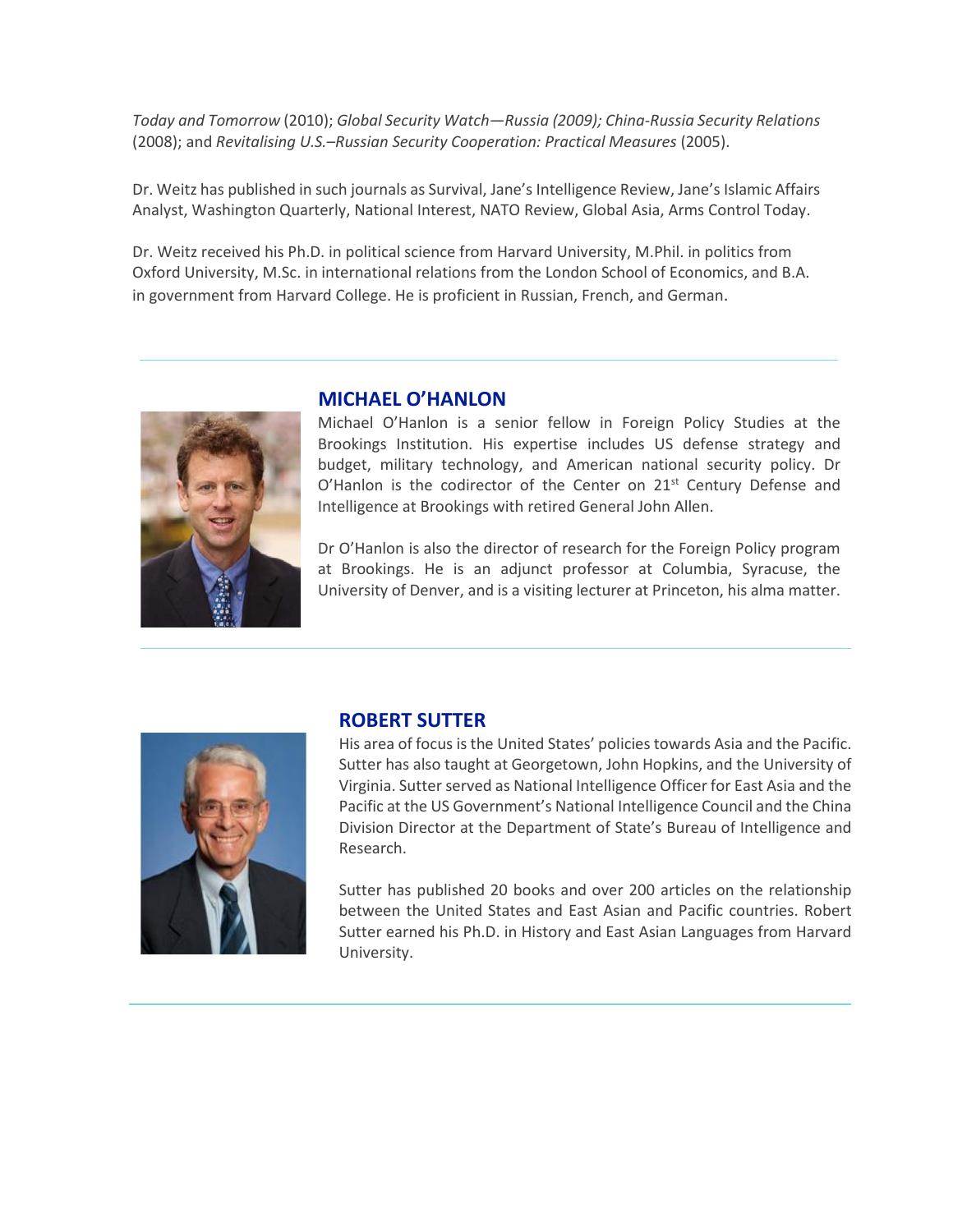# **TRITA PARSI**

Trita Parsi is an award-winning author and the 2010 recipient of the Grawemeyer Award for Ideas Improving World Order. He is an expert on US-Iranian relations, Iranian foreign policy, and the geopolitics of the Middle East. He has authored three books on US foreign policy in the Middle East, with a particular focus on Iran and Israel.

Parsi was born in Iran but moved with his family at the age of four to Sweden to escape political repression in Iran. His father was an outspoken academic who was jailed by the Shah and then by the Ayatollah. He moved to the United States as an adult and studied foreign policy at Johns Hopkins' School for Advanced International Studies where he received his Ph.D. under Francis Fukuyama and Zbigniew Brzezinski.



He is the co-founder and former President of the National Iranian American Council. Parsi has followed Middle East politics through work in the field and extensive experience on Capitol Hill and at the United Nations. Parsi has worked for the Swedish Permanent Mission to the UN, where he served in the Security Council, and in the General Assembly's Third Committee.

In addition to his Ph.D., Parsi holds a master's degree in international relations from Uppsala University and a master's degree in economics from the Stockholm School of Economics. He has served as an adjunct professor of International Relations at Johns Hopkins University SAIS, New York University, and George Washington University, as well as an adjunct scholar at the Middle East Institute and as a Policy Fellow at the Woodrow Wilson International Center for Scholars in Washington DC. He currently teaches at Georgetown University.

He is fluent in Persian/Farsi, English, and Swedish. Parsi's articles on Middle East affairs have been published in the Washington Post, Wall Street Journal, New York Times, Los Angeles Times, Financial Times, Jane's Intelligence Review, the Nation, The American Conservative, the Jerusalem Post, The Forward, and others. He is a frequent guest on CNN, PBS's Newshour, NPR, the BBC, and Al Jazeera.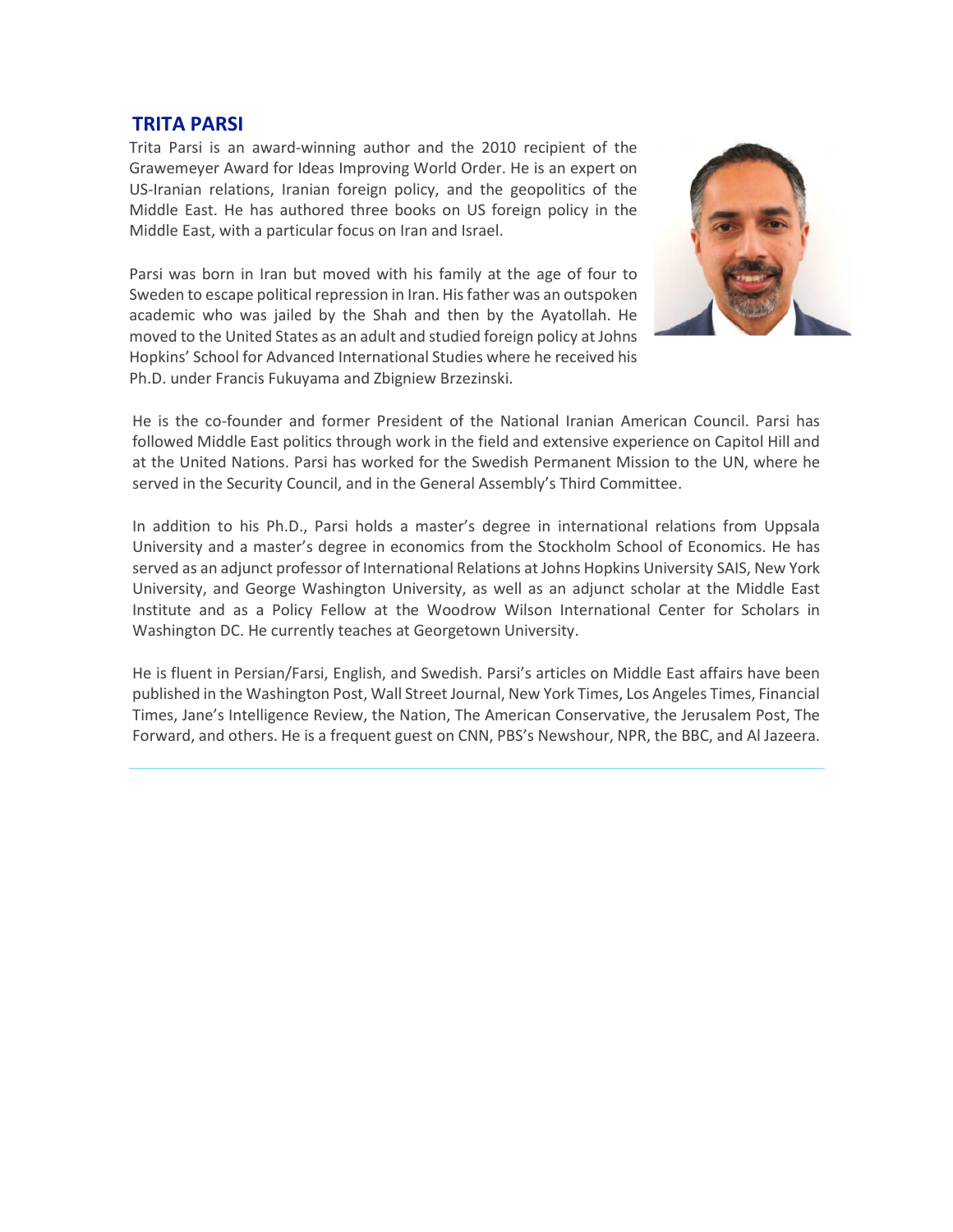# **AMBASSADOR REUBEN BRIGETY**



Ambassador Reuben Brigety is the Vice Chancellor and President of the University of the South, Sewanee University. He is also an adjunct senior fellow for African peace and security issues at the Council on Foreign Relations.

From 2015 to 2020, he was dean of the George Washington University's Elliott School of International Affairs. From 2013-15, he served as the United States Ambassador to the African Union and Permanent Representative of the United States to the UN Economic Commission for Africa. Prior to these appointments, he served as Deputy Assistant Secretary of State in the Bureau of African Affairs with responsibility for southern Africa and regional security affairs.

From 2009 to 2011, he served as Deputy Assistant Secretary of State in the Bureau of Population, Refugees, and Migration. In this capacity, he supervised U.S. refugee programs in Africa, managed U.S. humanitarian diplomacy with major international partners, and oversaw the development of international migration policy.

Ambassador Brigety previously served as Director of the Sustainable Security Program at the Center for American Progress and as a Special Assistant in the Bureau for Democracy, Conflict, and Humanitarian Assistance at the U.S. Agency for International Development. He also served as a senior advisor for Development and Security to the U.S. Central Command Assessment Team in Washington and in Doha, Qatar.

Prior to his work in the policy arena, Ambassador Brigety served as an assistant professor of government and politics at George Mason University and at the School of International Service at American University. In addition, Ambassador Brigety was a researcher with the Arms Division of Human Rights Watch (HRW), where he conducted research missions in Afghanistan and Iraq. Before joining HRW, Ambassador Brigety was an active-duty U.S. naval officer and held several staff positions in the Pentagon and in fleet support units.

Ambassador Brigety is a 1995 distinguished midshipman graduate of the U.S. Naval Academy, where he earned a B.S. in political science, served as the Brigade Commander, and he received the Thomas G. Pownall Scholarship. He also holds an M.Phil. and Ph.D. in international relations from the University of Cambridge, England.

Ambassador Brigety is a member of the International Institute for Strategic Studies, a Life Member of the Council on Foreign Relations, and a recipient of the Council's International Affairs Fellowship.